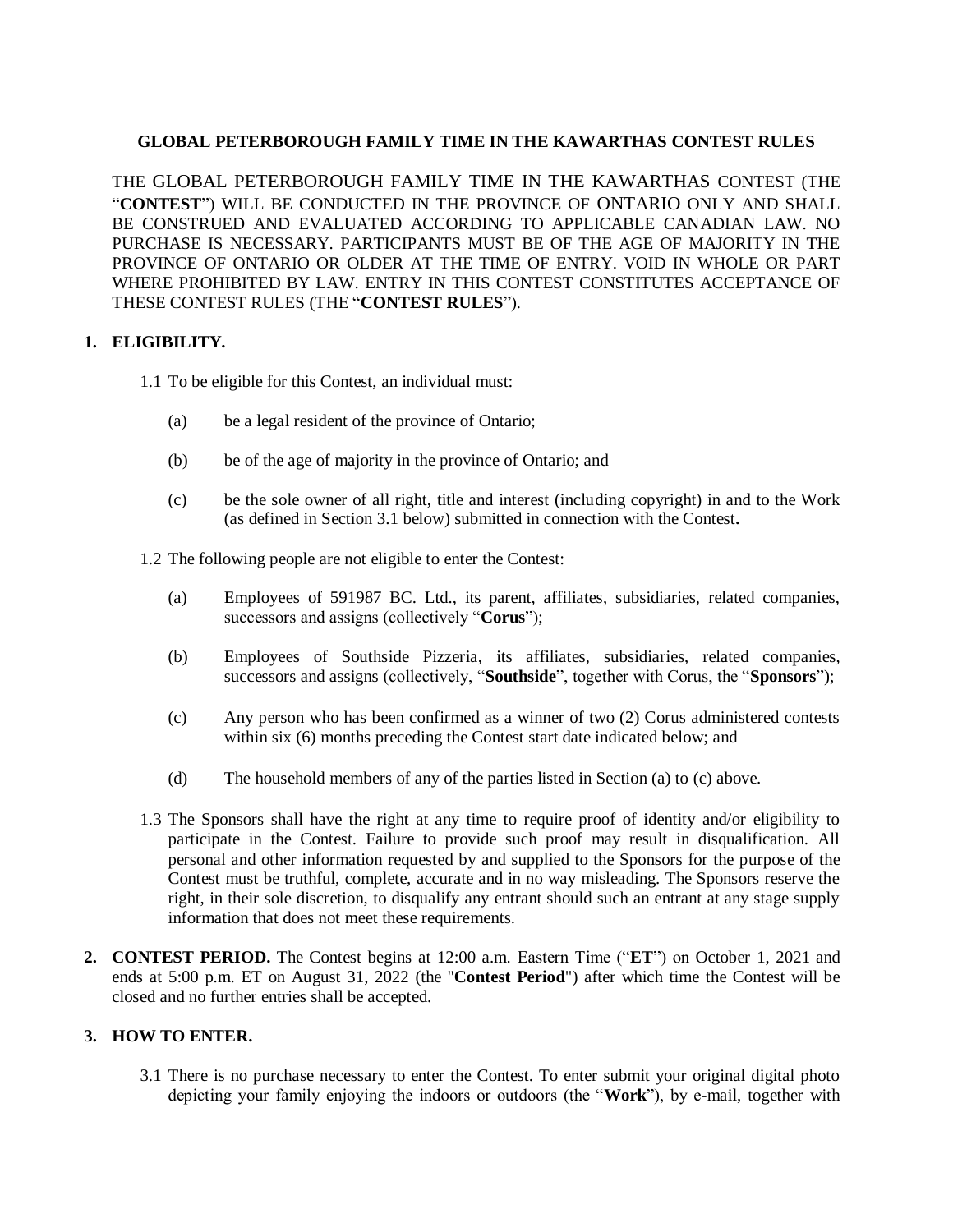your name, e-mail address and phone number to [familytime@corusent.com.](mailto:familytime@corusent.com) No entries will be accepted by any other means.

- 3.2 By participating in this Contest, each entrant represents and warrants that the Work: (i) does not contain any material, language or gestures that are libelous, defamatory, indecent, profane, obscene or violent and does not violate any laws including without limitation, relating to hate speech or otherwise; (ii) is original, solely created by the entrant and that no third party participated as an author, co-author or otherwise in the creation of the Work or any part thereof; (iii) all right, title and interest (including copyright) therein is owned and/or controlled by the entrant to the full extent necessary to enable the Sponsors to use the Work as contemplated by these Contest Rules; and (iv) the Work does not infringe upon the intellectual property rights, proprietary interests or other statutory or common law rights of any third party; (v) does not contain any recognizable logos or any other copyrighted material; (vi) does not contain any mention, endorsement, or "plug" any commercial product, service, venture or thing, including, without limitation, the name of entrant's employer; and (vii) has not been submitted in connection with any other contest and/or promotional campaign.
- 3.3 Limit of one (1) entry per person or per e-mail address, per day during the Contest Period. In the case of multiple entries, only the first eligible entry will be considered.
- 3.4 All entries including the Work, become the sole property of the Sponsors and will not be returned for any reason. Entries will be declared invalid if they are late, illegible, incomplete, damaged, irregular, mutilated, forged, garbled or mechanically or electronically reproduced. Unless otherwise set out herein, no communication or correspondence will be exchanged with entrants except with those selected as a potential winner.
- 3.5 Entries received online shall be deemed to be submitted by the authorized account holder of the email address associated with the entry. For the purpose of the Contest Rules, "authorized account holder" of an e-mail address is defined as the natural person who is assigned to an e-mail address by an Internet access provider, on-line service provider, or other organization responsible for assigning e-mail addresses for the domain associated with the submitted e-mail address. Any entrant may be required to provide the Sponsors with proof that they are the authorized account holder of the e-mail address associated with their entry.

### **4. PRIZES.**

- 4.1 There is one (1) prize ("**Prize**") available to be won each month during the Contest Period by a Prize winner (each a "**Winner**", collectively the "**Winners**") each consisting of a gift certificate for a year's supply of pizza from *Southside Pizzeria* which shall include one (1) extra large, three (3) topping pizza, per month.
- 4.2 Each Prize has an approximate retail value of two hundred ninety-five Canadian dollars (CDN\$295.00).
- 4.3 Winners are not entitled to monetary difference between actual Prize value and stated approximate Prize value, if any.
- 4.4 Prizes will be distributed within seven (7) business days after each Winner has been successfully contacted and notified of his/her Prize and fulfilled the requirements set out herein.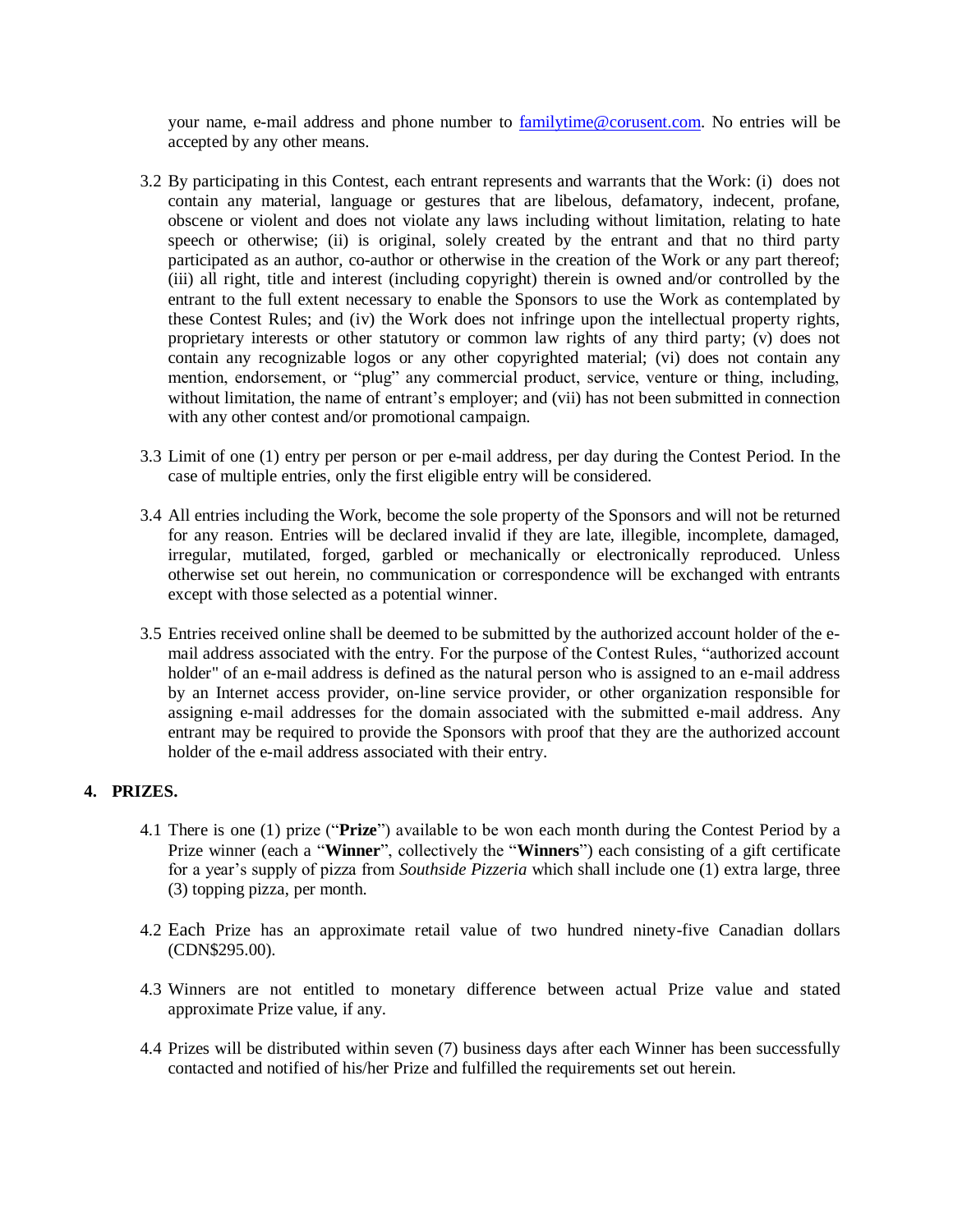#### **5. PRIZE CONDITIONS.**

- 5.1 Winners will be responsible for any other expense not explicitly included in the Prize.
- 5.2 Prizes must be accepted as awarded and cannot be transferred, assigned, substituted or redeemed for cash, except at the sole discretion of the Sponsors. Any unused, unclaimed or declined portion of a Prize will be forfeited, have no cash value and the Sponsors shall have no obligation to provide either an alternative or value-in-kind. The Sponsors reserve the right, in their sole discretion, to substitute a prize of equal or greater value if a Prize (or any portion thereof) cannot be awarded for any reason.
- 5.3 Shipped Prizes shall not be insured and the Sponsors shall not assume any liability for lost, damaged or misdirected Prizes.

#### **6. WINNER SELECTION.**

- 6.1 On or about the first non-holiday Monday of each month during the Contest Period, one (1) Winner shall be selected as follows:
	- (a) On or about the first non-holiday Monday of each month during the Contest Period beginning October 4, 2021 in Peterborough Ontario, one (1) entrant will be selected by a random draw from all eligible entries received during the month prior to the draw.
	- (b) The odds of being selected as a potential winner are dependent upon the number of eligible entries received by Corus. Before being declared a Winner, each selected entrant shall be required to correctly answer, without assistance of any kind, whether mechanical or otherwise, a time-limited, mathematical skill-testing question to be administered during a pre-arranged telephone call or by e-mail, to comply with the Contest Rules and to sign and return the Release (described in Section [7](#page-3-0) below).
	- (c) EACH SELECTED ENTRANT WILL BE NOTIFIED BY TELEPHONE OR E-MAIL NO LATER THAN TWO (2) BUSINESS DAYS AFTER EACH DRAW DATE AND MUST RESPOND WITHIN FIVE (5) BUSINESS DAYS OF NOTIFICATION. Upon notification, the selected entrant must respond by telephone or e-mail (as specified in the notification) to the contact number or e-mail address provided no later than the indicated deadline set out in the Contest Rules and/or the notification. If the selected entrant does not respond accordingly, he/she will be disqualified and will not receive a Prize and another entrant may be selected in the Sponsors' sole discretion until such time as an entrant satisfies the terms set out herein. The Sponsors are not responsible for the failure for any reason whatsoever of a selected entrant to receive notification or for the Sponsors to receive a selected entrant's response.
	- (d) If, as a result of an error relating to the entry process, drawing or any other aspect of the Contest, there are more selected entrants than contemplated in these Contest Rules, there will be a random draw amongst all eligible Prize claimants after the Contest's closing date to award the correct number of Prizes.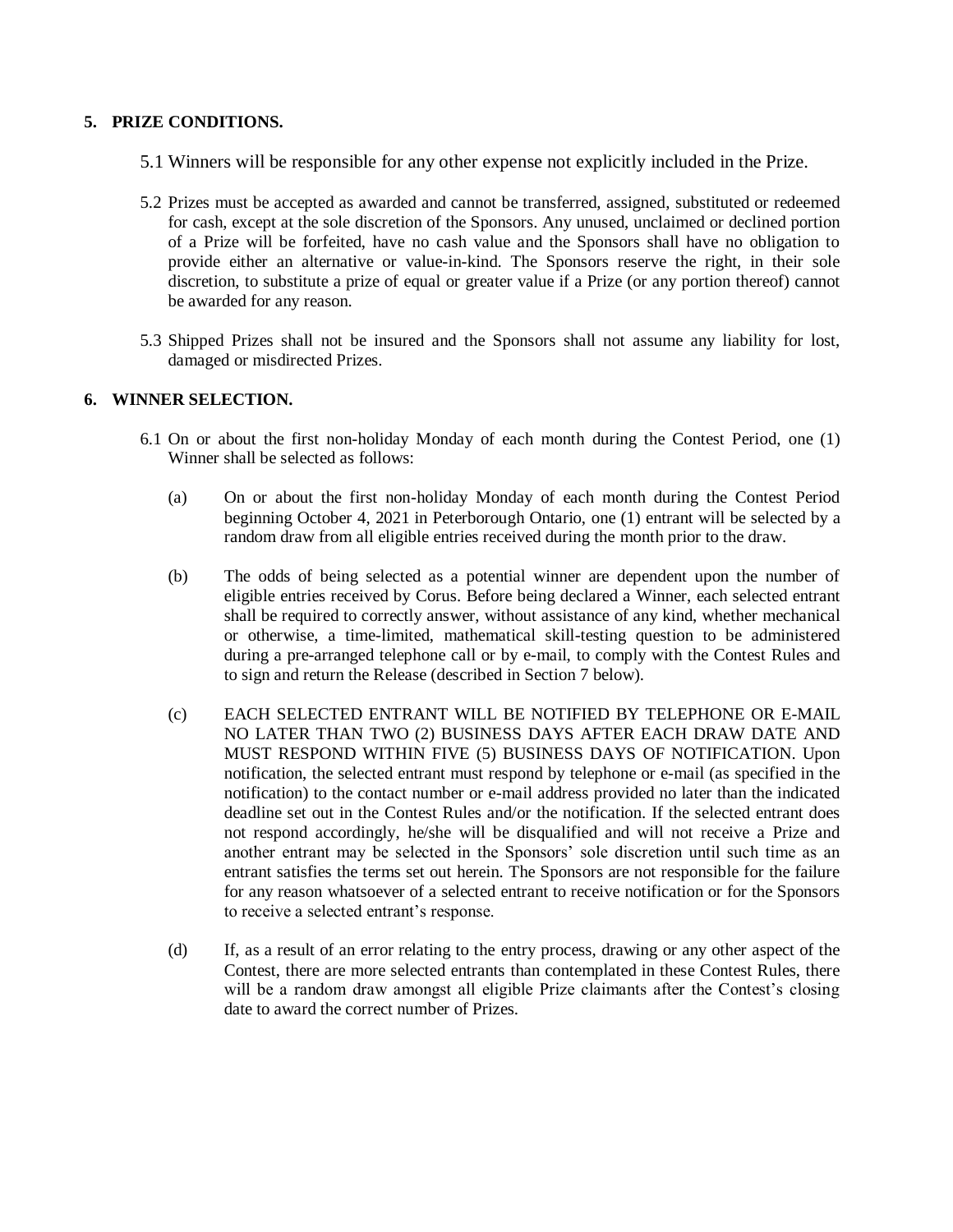- <span id="page-3-0"></span>**7. RELEASE.** Potential Winners will be required to execute a legal agreement and release ("**Release**") that confirms each potential Winners': (i) eligibility for the Contest and compliance with these Contest Rules; (ii) acceptance of the Prize as offered; (iii) release of each of the Sponsors and each of their employees, directors, officers, suppliers, agents, sponsors, administrators, licensees, representatives, advertising, media buying and promotional agencies (collectively, the "**Releasees**") from any and all liability for any loss, harm, damages, cost or expense arising out of participation in the Contest, participation in any Contest-related activity or the acceptance, use, or misuse of any Prize, including but not limited to costs, injuries, losses related to personal injuries, death, damage to, loss or destruction of property, rights of publicity or privacy, defamation, or portrayal in a false light, or from any and all claims of third parties arising therefrom; and (iv) grant to the Sponsors of the unrestricted right, in the Sponsors' collective or individual discretion, to produce, reproduce, display, publish, convert, post, serve, broadcast, exhibit, distribute, adapt and otherwise use or re-use the Winners' name, statements, image, likeness, voice and biography and the Work, in any and all media now known or hereafter devised, in connection with the Contest and the promotion and exploitation thereof. The executed Release must be returned within two (2) business days of the date indicated on the accompanying letter of notification or the verification as a Winner or the selected entrant will be disqualified and the Prize forfeited.
- **8. INDEMNIFICATION BY ENTRANT.** By entering the Contest, each entrant releases, indemnifies and holds Releasees harmless from any and all liability for any injuries, loss or damage of any kind to the entrant or any other person, including personal injury, death, or property damage, resulting in whole or in part, directly or indirectly, from (a) their participation in the Contest or any Contest-related activity; (b) the acceptance, use, or misuse of any Prize; or (c) any breach of the Contest Rules. Each entrant agrees to fully indemnify the Releasees from any and all claims made by third parties relating to the entrant's participation in the Contest, without limitation.
- **9. RIGHTS CLEARANCE**. By providing the Work to the Sponsors in connection with the Contest, each entrant shall retain all right, title and interest (including copyright) in and to the Work and shall grant to the Sponsors a worldwide, gratuitous, irrevocable, and exclusive license to copy, modify, produce, reproduce, display, publish, exhibit, distribute, convert, adapt, post, serve, broadcast, communicate by telecommunication, transmit and otherwise use or reuse the Work in all media now known or hereafter devised in perpetuity beginning on the date of entry, including, but not limited to, in connection with the administration, promotion and exploitation of the Contest. Sponsors assume no responsibility for any claims of infringement of rights to copyright, privacy, personality or otherwise, and all such liability shall remain with the entrant. Sponsors reserve the right to exclude any Work for any reason whatsoever, including but not limited to, on the basis of concerns relating to the rights of third parties, including but not limited to privacy, copyright, defamation, rights of personality, obscenity or hate speech, as determined by Sponsors in their sole discretion.
- **10. LIMITATION OF LIABILITY.** The Sponsors assume no responsibility or liability for lost, late, unintelligible/illegible, falsified, damaged, misdirected or incomplete entries, notifications, responses, replies or any Release, or for any computer, online, software, telephone, hardware or technical malfunctions that may occur, including but not limited to malfunctions that may affect the transmission or non-transmission of an entry. The Sponsors are not responsible for any incorrect or inaccurate information, whether caused by website users or by any of the equipment or programming associated with or utilized in the Contest or by any technical or human error which may occur in the administration of the Contest. The Sponsors assume no responsibility or liability in the event that the Contest cannot be conducted as planned for any reason, including reasons beyond the control of the Sponsors, such as infection by computer virus, bugs, tampering, unauthorized intervention, fraud, technical failures, or corruption of the administration, security, fairness, integrity or proper conduct of this Contest and/or the Contest Microsite.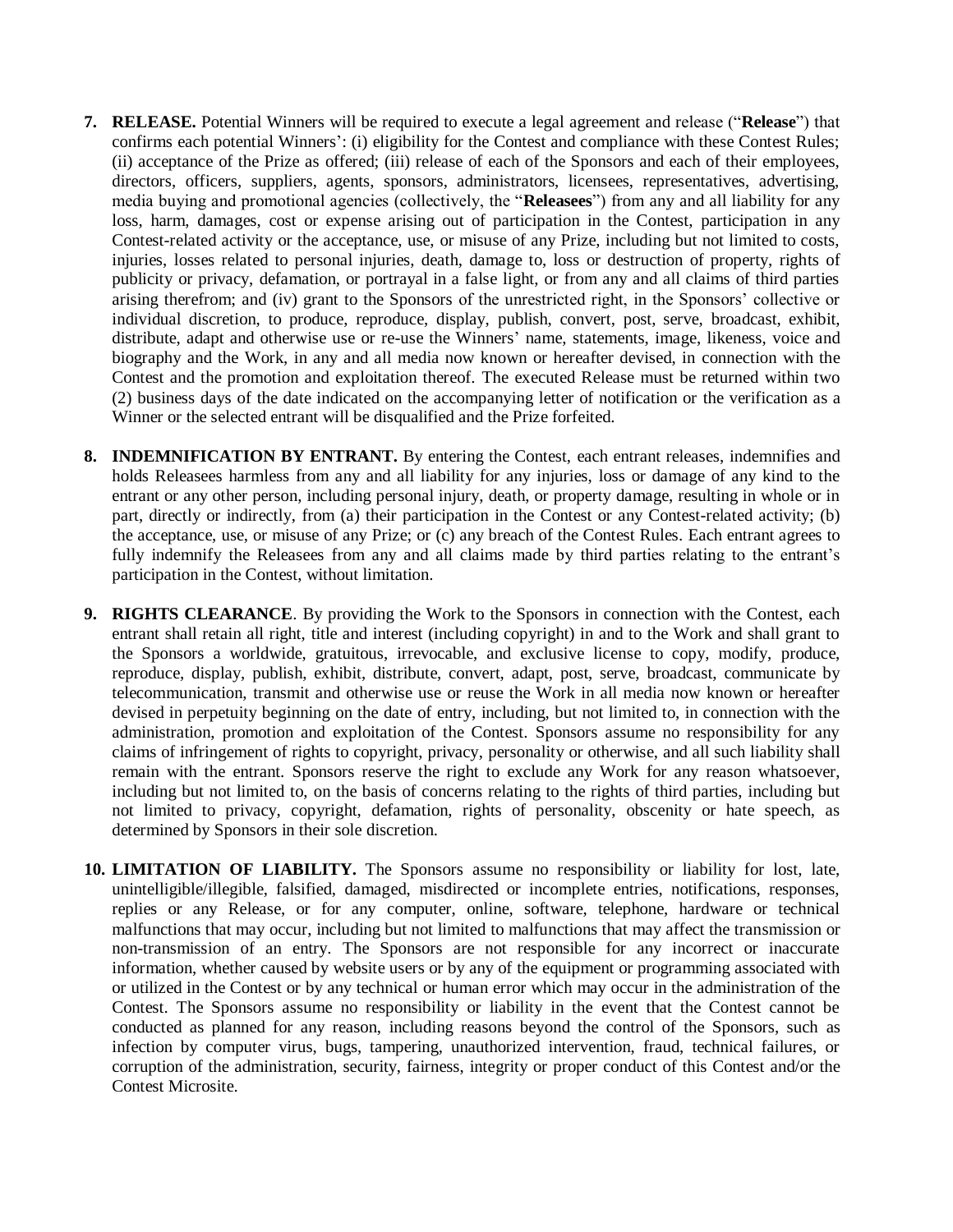**11. CONDUCT.** By participating in the Contest, each entrant is deemed to have executed and agrees to be bound by the Contest Rules, which will be posted at the Contest Microsite and made available throughout the Contest Period. Each entrant further agrees to be bound by the decisions of the Sponsors, which shall be final and binding in all respects. The Sponsors reserve the right, in their sole discretion, to disqualify any entrant found to be: (a) violating the Contest Rules; (b) tampering or attempting to tamper with the entry process or the operation of the Contest and/or the Contest Microsite or any related promotional website; (c) violating the terms of service, conditions of use and/or general rules or guidelines of any Corus property or service; and/or (d) acting in an unsportsmanlike or disruptive manner, or with intent to annoy, abuse, threaten or harass the Sponsors or any other person. CAUTION: ANY ATTEMPT TO DELIBERATELY DAMAGE THE CONTEST MICROSITE OR ANY RELATED WEBSITE OR UNDERMINE THE LEGITIMATE OPERATION OF THE CONTEST MAY BE A VIOLATION OF CRIMINAL AND CIVIL LAWS. SHOULD SUCH AN ATTEMPT BE MADE, THE SPONSORS RESERVE THE RIGHT TO SEEK REMEDIES AND DAMAGES TO THE FULLEST EXTENT PERMITTED BY LAW, INCLUDING BUT NOT LIMITED TO CRIMINAL PROSECUTION.

#### **12. PRIVACY / USE OF PERSONAL INFORMATION.**

- 12.1 By participating in the Contest, each entrant: (i) grants to the Sponsors the right to use his/her name, age of majority confirmation, telephone number, e-mail address and submitted Work (collectively the "**Personal Information**") for the purpose of administering the Contest, including but not limited to contacting and announcing the Winner**s** and coordinating the provision of the Prize**s**; (ii) grants to the Sponsors the right to use his/her Personal Information for publicity and promotional purposes relating to the Contest, in any and all media now known or hereafter devised, without further compensation unless prohibited by law; and (iii) acknowledges that the Sponsors may disclose his/her Personal Information to third-party agents and service providers of any of the Sponsors in connection with any of the activities listed in (i) and (ii) above.
- 12.2 Corus will use the entrant's Personal Information only for identified purposes, and protect the entrant's Personal Information in a manner that is consistent with Corus' Privacy Policy at: [http://www.corusent.com/privacy-policy/.](http://www.corusent.com/privacy-policy/)
- **13. INTELLECTUAL PROPERTY.** All intellectual property, including but not limited to trade-marks, trade names, logos, designs, promotional materials, web pages, source code, drawings, illustrations, slogans and representations is owned by the Sponsors and/or their affiliates. All rights are reserved. Unauthorized copying or use of any copyrighted material or intellectual property without the express written consent of its owner is strictly prohibited.
- **14. TERMINATION.** The Sponsors reserve the right, in their sole discretion, to terminate the Contest, in whole or in part, and/or modify, amend or suspend the Contest, and/or the Contest Rules in any way, at any time, for any reason without prior notice.
- **15. LAW.** These are the official Contest Rules. The Contest is subject to applicable federal, provincial and municipal laws and regulations. The Contest Rules are subject to change without notice in order to comply with any applicable federal, provincial and municipal laws or the policy of any other entity having jurisdiction over the Sponsors. All issues and questions concerning the construction, validity, interpretation and enforceability of the Contest Rules or the rights and obligations as between the entrant and the Sponsors in connection with the Contest shall be governed by and construed in accordance with the laws of the province of Ontario without giving effect to any choice of law or conflict of law rules or provisions that would cause the application of any other jurisdiction's laws.